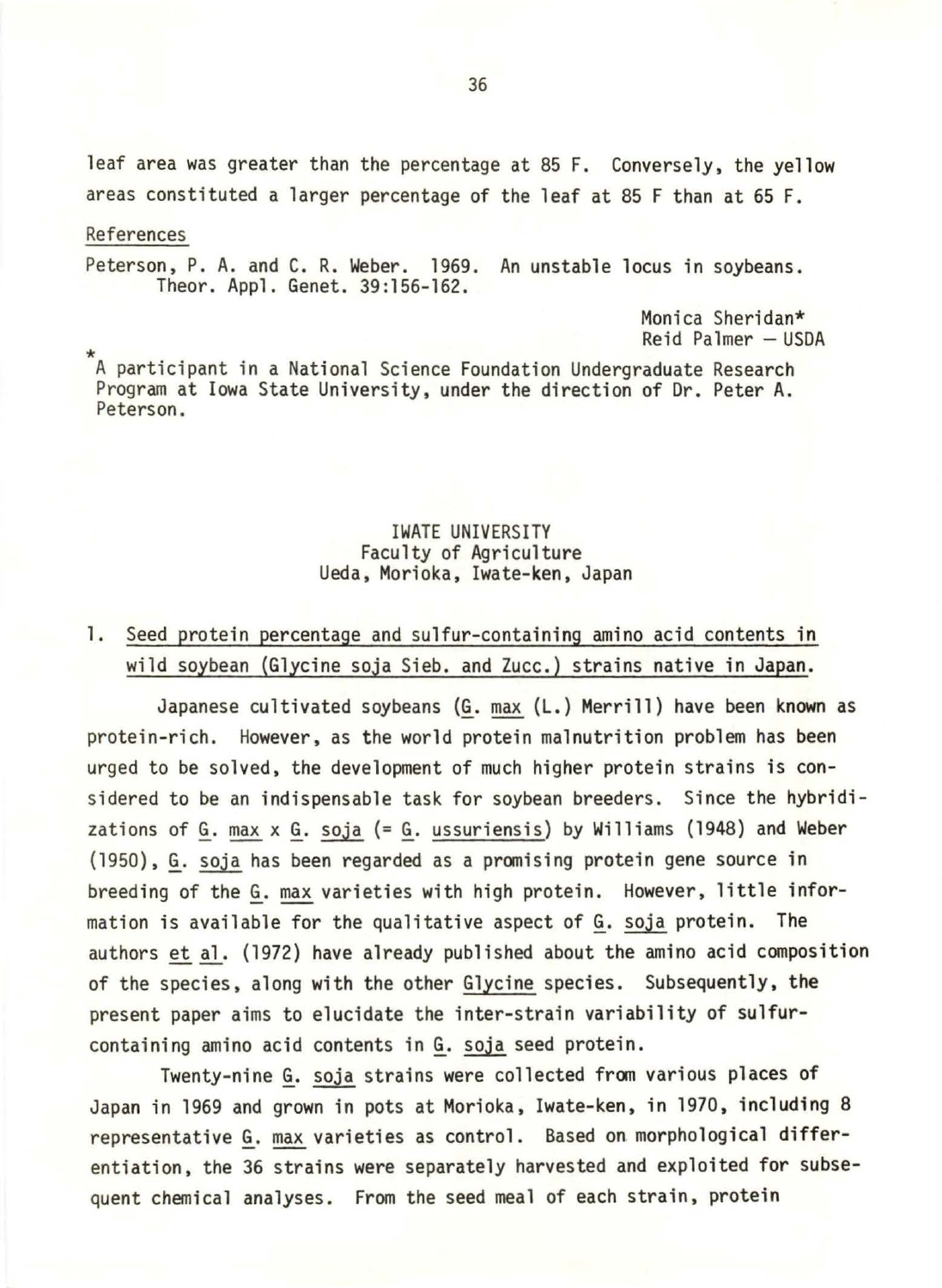percentage (N x 6.25) and sulfur-containing amino acid contents (g/16gN) were determined with two replications by macro-Kjeldahl method and microbioassay, respectively.

The average, maximum, and minimum values of protein percentage and sulfur-containing amino acid contents were indicated in Table 1. As the result of variance analyses, the significant inter-strain differences were indicated for protein percentage, cystine, and cystine plus methionine contents in G. soja. However, it should be strongly emphasized that G. soja generally shows not only higher protein percentage but also higher sulfurcontaining amino acid content than G. max does. In addition, although not so distinctive, the protein percentages in G. soja strains slightly decreased with descending latitude of the places where they were originally collected. Similar tendency was noticed concerning sulfur-containing amino acid content, especially the cystine content.

The correlation coefficients between protein percentage and sulfurcontaining amino acid content were not significant, i.e. 0.09 for methionine vs. , 0.16 for cystine vs., and 0.09 for methionine plus cystine vs. protein percentage, respectively.

The authors et al. (1972) compared the amino acid composition of seed protein among the 6 Glycine species. As a result, no conspicuous differences were observed among the 3 species, G. max, G. gracilis, and G. soja, which belong to the same subgenus Soja. However, in G. max protein, likewise in the other leguminous seed protein, sulfur-containing amino acids are preferred to nutritionally limiting ones. Therefore, in the successful development of G. max varieties with higher protein by interspecific hybridization using §\_. soja, it would be critical to verify the superiority or noninferiority for sulfur-containing amino acid content of G. soja to G. max. As was apparently proved in this paper, G. soja is just the case. Moreover, as the G. soja strains tested had been somewhat widely differentiated for protein percentage and sulfur-containing amino acid content even in natural condition, the selection of G. soja strains most suitable for protein breeding would be considered probably to be efficient and also prerequisite. In addition, the geographical distribution for these characters might offer a useful key in the collection and selection program of G. soja strains native in Japan.